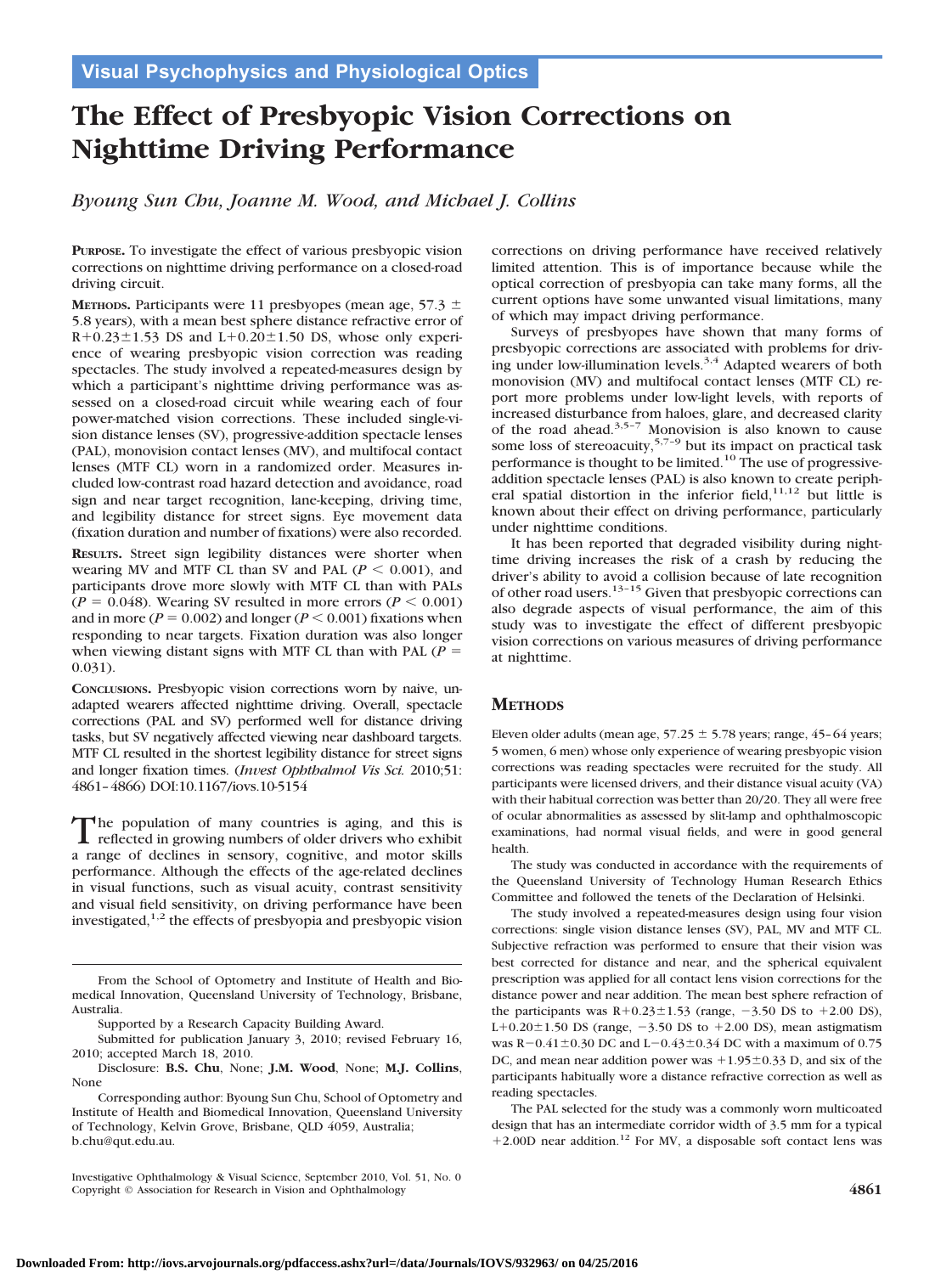used. The sighting-dominant eye was fitted for distance vision and the nondominant eye was fitted with the near prescription, as has been previously recommended.16,17 The MTF CL selected was a simultaneous vision design—a commonly prescribed multifocal contact lens with aspheric center-near design in which the maximum plus power is in the center of the lens (near correction), progressing to more minus (distance correction) in the periphery of the optical zone. Two addition powers are available for this MTF contact lens, low additions (for near addition powers up to  $+1.50$  D) and high additions (for near addition powers  $+1.75D$  to  $+2.25D$ ). The appropriate addition power was chosen for each participant (two participants wore the lowaddition and nine participants wore the high-addition power). Trial disposable contact lenses were worn for approximately 15 minutes at the initial visit to ensure that participants were able to tolerate CL wear; this amount of settling time was also allowed before the drivingrelated assessments were begun.

Visual acuity was measured under the conditions of the driving track using a high-contrast Bailey-Lovie vision chart. The low headlight beam from the research vehicle illuminated the chart (measured illumination of the chart on white background area was  $39 \text{ cd/m}^2$ ; TOP-CON BM-7, Tokyo, Japan).

Nighttime driving performance was measured on a closed-road circuit that has been used for a number of driving-related studies.<sup>18,19</sup> The experiment was only undertaken on nights when it was not raining and the road surface was dry. A 4-km circuit of the driving circuit was used that consists of a bitumen road with two and three lanes including hills, bends, straight stretches, and standard road signs and is representative of driving on rural roads. To simulate oncoming headlamp beams, a stationary vehicle with its headlamps on high beam was positioned in the opposite lane (two locations) on a stretch of straight road and facing the oncoming vehicle (Fig. 1).

The experimental vehicle had automatic transmission, and lowbeam headlamp settings were used during all testing conditions. A roof-mounted global positioning system sampled the speed, position of the vehicle, and time to complete course, and two roof-mounted cameras recorded the position of the vehicle front right and left fenders for measurement of lane position (VigilVanguard driver training system; Vigil Systems, Brisbane, Australia).

Eye movements were recorded during driving using a mobile eye tracking system (ASL Mobile Eye; Applied Science Technologies, Bedford, MA) consisting of an eye and scene camera (30 Hz) mounted over the spectacle frames to compute gaze within a scene by tracking the pupil and corneal reflections in one eye.<sup>20</sup> A calibration procedure was conducted for each participant while seated in the driver's seat before data collection began for each vision correction. Fixation duration and number of fixations made during viewing of distance and near targets were recorded and analyzed using commercially available software (Gaze Tracker; Eye Response Technologies Inc, Charlottesville, VA) which defined fixation as a static eye position lasting  $>0.1$  second.

Two experimenters were seated in the research vehicle (one in the passenger seat and the other in the back seat) to record driving performance and to activate visual stimuli (near targets). Each participant was required to wear the eye tracker with their habitual vision correction. One practice run of the course was completed along a route different from that of the experimental run to familiarize the participant with vehicle handling, vehicle size, in-vehicle devices, and the driving task (none of the participants had any experience driving the circuit before participation in this study). After this, participants drove around the circuit once with each vision correction. To control for the effects of learning, the order of wear of each vision correction type was randomized among participants.

#### **Performance Measures**

**Road Sign Recognition.** Forty road signs were located along the route and contained a total of 67 pieces of information; participants were asked to report each sign they observed. These signs included warning signs, regulatory signs, and street signs. The number of road signs correctly identified was recorded.

**Road Hazard Recognition and Avoidance.** Eight large, low-contrast foam road hazards ( $\sim$ 95 cm  $\times$  170 cm and 5 cm thickness; reflectance,  $\sim$ 10%) were positioned in the path of the car on the road circuit at different positions for any given run. The position of the road hazards was changed between runs in a predetermined order to minimize familiarity effects (total of 11 potential positions; Fig. 1). Those represented in white remained the same between laps, while those represented in gray were varied in position between laps. Participants were asked to report whenever they saw a road hazard and to avoid it (steer around it) if it was safe to do so. The number of road hazards hit was recorded.

**Lane Keeping.** Lane keeping was recorded with two roofmounted cameras. Videotapes were analyzed by calculating the time spent out of the lane for the left and right line markings separately, as a percentage of the total driving time.

**Near Target Recognition.** A simulated radio and speedometer (two digital numeric display panels) were mounted in the research vehicle at the typical location of the radio and speedometer. Random numbers were presented three times at each location for 2 seconds (six times for each lap), with the experimenter saying either "radio" or "speedometer" to prompt the participant to view the relevant near target. The number of targets correctly recognized was recorded.

**Distance to Recognize Standard Street Signs.** In addition to the number of road signs recognized correctly, road sign visibility was also measured at the end of each driving run by assessing the distance required to read a standardized street name sign. Participants were asked to drive slowly  $(<$  5 km/h) toward the sign until they could first clearly read it and then to stop; the distance from the vehicle to the sign was measured with a digital ruler (Laser Rangefinder DLE 50



**FIGURE 1.** Schematic diagram of the closed-road circuit.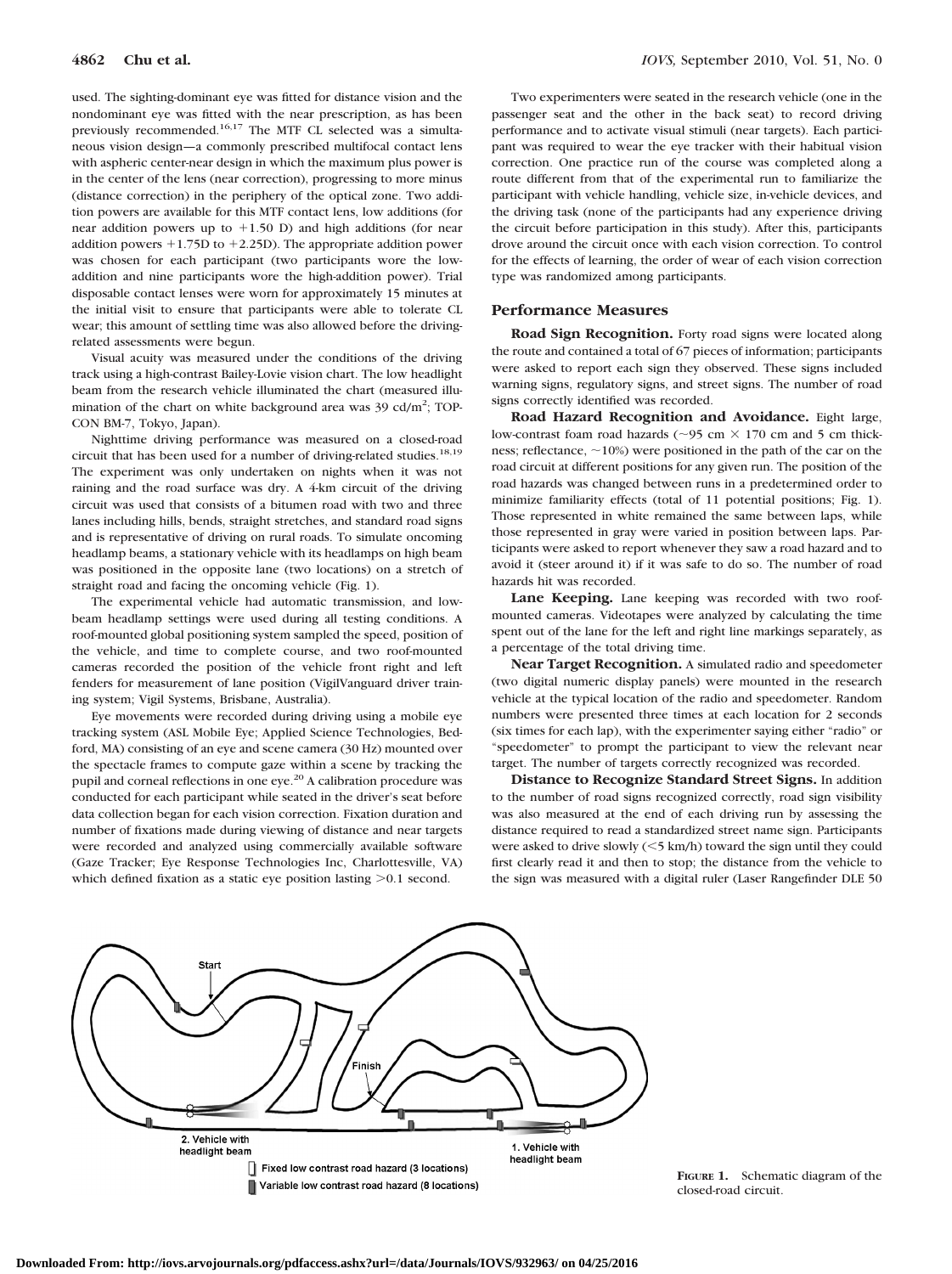|  |  |  | <b>TABLE 1.</b> Mean (SD) of Driving Performance Measures |  |
|--|--|--|-----------------------------------------------------------|--|
|--|--|--|-----------------------------------------------------------|--|

|                                                  | <b>Vision Corrections</b> |               |                |                |                                        |                                                             |
|--------------------------------------------------|---------------------------|---------------|----------------|----------------|----------------------------------------|-------------------------------------------------------------|
| <b>Driving Performance</b><br><b>Measures</b>    | <b>SV</b>                 | PAL           | <b>MV</b>      | MTF CL         | <b>ANOVA</b>                           | <b>Significant Differences</b><br>(P < 0.05)                |
| Road signs recognized, $n$                       | 48.64(5.55)               | 48.09(3.45)   | 48.36(3.61)    | 46.82(4.02)    | $F(3,30) = 0.854$<br>$P = 0.476$       | <b>NS</b>                                                   |
| Road hazards hit, n                              | 0.64(0.92)                | 0.91(1.14)    | 1.27(1.01)     | 1.73(1.56)     | $F(1.74, 17.37) = 3.25$<br>$P = 0.069$ | <b>NS</b>                                                   |
| Lane crossing time, %                            | 10.74(1.93)               | 10.06(1.73)   | 9.81(2.77)     | 10.25(3.08)    | $F(1.86, 18.59) = 1.23$<br>$P = 0.312$ | <b>NS</b>                                                   |
| Near target recognition, %                       | 60.60(26.11)              | 93.94 (11.24) | 87.88 (15.08)  | 92.42 (11.46)  | $F(3, 30) = 9.732$<br>P < 0.001        | $SV < PAL$ , MV, MTF CL                                     |
| Time to complete the<br>circuit, s               | 424.45(65.41)             | 426.18(50.01) | 447.64 (47.23) | 449.82 (63.90) | $F(3, 30) = 2.955$<br>$P = 0.048$      | MTF $CL < PAL$                                              |
| Distance to recognize<br>standard street sign, m | 60.62(10.13)              | 59.50 (8.94)  | 48.48 (13.76)  | 38.45 (16.58)  | $F(1.88, 18.83) = 21.19$<br>P < 0.001  | MV, MTF CL <sv, pal<br="">MTF <math>CL &lt; MV</math></sv,> |
| Distance VA, logMAR                              | $-0.05(0.06)$             | $-0.05(0.04)$ | 0.05(0.08)     | 0.12(0.09)     | $F(3, 30) = 24.88$<br>$P \leq 0.001$   | MV. MTF $CL < SV$ . PAL<br>MTF $CL < MV$                    |

 $N = 11$  participants. NS, not significant.

Professional; Bosch, Framington Hills, MI). Four different street name signs (100-mm high black letters on white backgrounds) were used for this task and were changed between each driving run so that each vision condition was tested using a different sign. The signs were positioned at a height of 1 m so that they were evenly illuminated by the low headlamp beam.

**Fixation Duration and Number of Fixations.** Number and duration of fixations when viewing the road signs along the closed-road circuit and near targets (a simulated radio and speedometer) were recorded (ASL Mobile Eye; Applied Science Technologies). For road signs, four easily visible road signs (two text signs 100 mm high, two speed limit signs 200 mm high) that were correctly identified by all participants were selected for analysis.

Driving performance outcome measures were analyzed using repeated-measures ANOVA with correction type (SV, PAL, MV, MTF CL) as the within-subjects variable. When participants viewed the near targets, some eye movement data were missing because of loss of tracking by the system, usually from poor visibility of the pupil when it was covered by the lids; therefore, data from only 8 of 11 participants could be used for this analysis.

## **RESULTS**

Group mean data for driving performance are presented in Table 1, and eye movement data are presented in Table 2.

Vision correction had a significant effect on total driving time to complete the course  $(F(3, 30) = 2.955; P = 0.048)$ ; participants drove more slowly when wearing MTF CL (mean, 7 minutes and 29 seconds) than when wearing PAL (mean, 7 minutes and 6 seconds). Multifocal CL also resulted in a greater number of road hazards hit, followed by MV, then PAL, and then SV. The effect of correction type on the number of road hazards hit also approached significance, showing higher numbers of hazards hit when wearing MTF CL  $(F(1.74, 17.37))$  =  $3.25; P = 0.069$ .

Although there was no significant effect of vision correction on the number of road signs correctly recognized when the percentage of correctly recognized signs ranged between 61% and 64% for the different vision corrections, the duration of fixations when the signs were correctly recognized varied between conditions  $(F(3, 30) = 3.370; P = 0.031)$ . Interestingly, there was a significant interaction between type of distance sign (speed sign and text sign) and vision correction ( $P =$ 0.017), so the analysis was repeated for the different sign types separately. This indicated that differences in fixation duration were evident only when viewing the text signs. Monovision and MTF CL resulted in significantly longer fixation durations when the participant correctly recognized the sign than did PAL  $(F(3, 30) = 5.465; P = 0.004)$ . Multifocal CL also resulted in significantly longer fixation durations than did MV ( $P = 0.02$ ; Fig. 2). There were no significant differences in total fixation duration among vision conditions when viewing speed signs  $(F(3, 30) = 1.511; P = 0.232)$ . The total number of fixations did not vary among vision corrections  $(F(1.53, 15.34) = 1.86;$  $P = 0.193$ ), and there was no interaction between vision correction type and the type of distance sign ( $P = 0.089$ ).

The distance at which a standard street sign was recognized was significantly affected by vision correction type (*F*(1.88,  $18.83$ ) = 21.19;  $P < 0.001$ ). The street sign could be recognized at significantly longer distances when wearing SV, PAL, and MV than MTF CL ( $P \le 0.03$ ), and the recognition distance was shorter when wearing MV than wearing SV and PAL (*P* 0.002; Fig. 3).

**TABLE 2.** Mean (SD) of Eye Movement Parameters

|                                                       | <b>Vision Corrections</b> |            |            |               | Significant                            |                                  |
|-------------------------------------------------------|---------------------------|------------|------------|---------------|----------------------------------------|----------------------------------|
| <b>Eye Movement Parameters</b>                        | <b>SV</b>                 | <b>PAL</b> | MV         | <b>MTF CL</b> | <b>ANOVA</b>                           | <b>Differences</b><br>(P < 0.05) |
| Fixation duration when observing<br>near targets, s   | 0.89(0.28)                | 0.52(0.16) | 0.57(0.17) | 0.51(0.17)    | $F(3, 21) = 10.795$<br>P < 0.001       | PAL, MV, MTF $CL < SV$           |
| Fixations when observing near<br>targets, $n$         | 2.65(0.79)                | 1.77(0.58) | 1.97(0.42) | 1.72(0.35)    | $F(3, 21) = 6.964$<br>$P = 0.002$      | PAL, MV, MTF $CL < SV$           |
| Fixation duration when viewing<br>distance targets, s | 1.33(0.39)                | 1.04(0.32) | 1.18(0.41) | 1.44(0.49)    | $F(3, 30) = 3.370$<br>$P = 0.031$      | PAL < MTF CL                     |
| Fixations when viewing distance<br>targets, $n$       | 2.64(0.86)                | 2.93(0.42) | 2.73(0.49) | 3.21(1.09)    | $F(1.53, 15.34) = 1.86$<br>$P = 0.193$ | <b>NS</b>                        |

 $N = 8$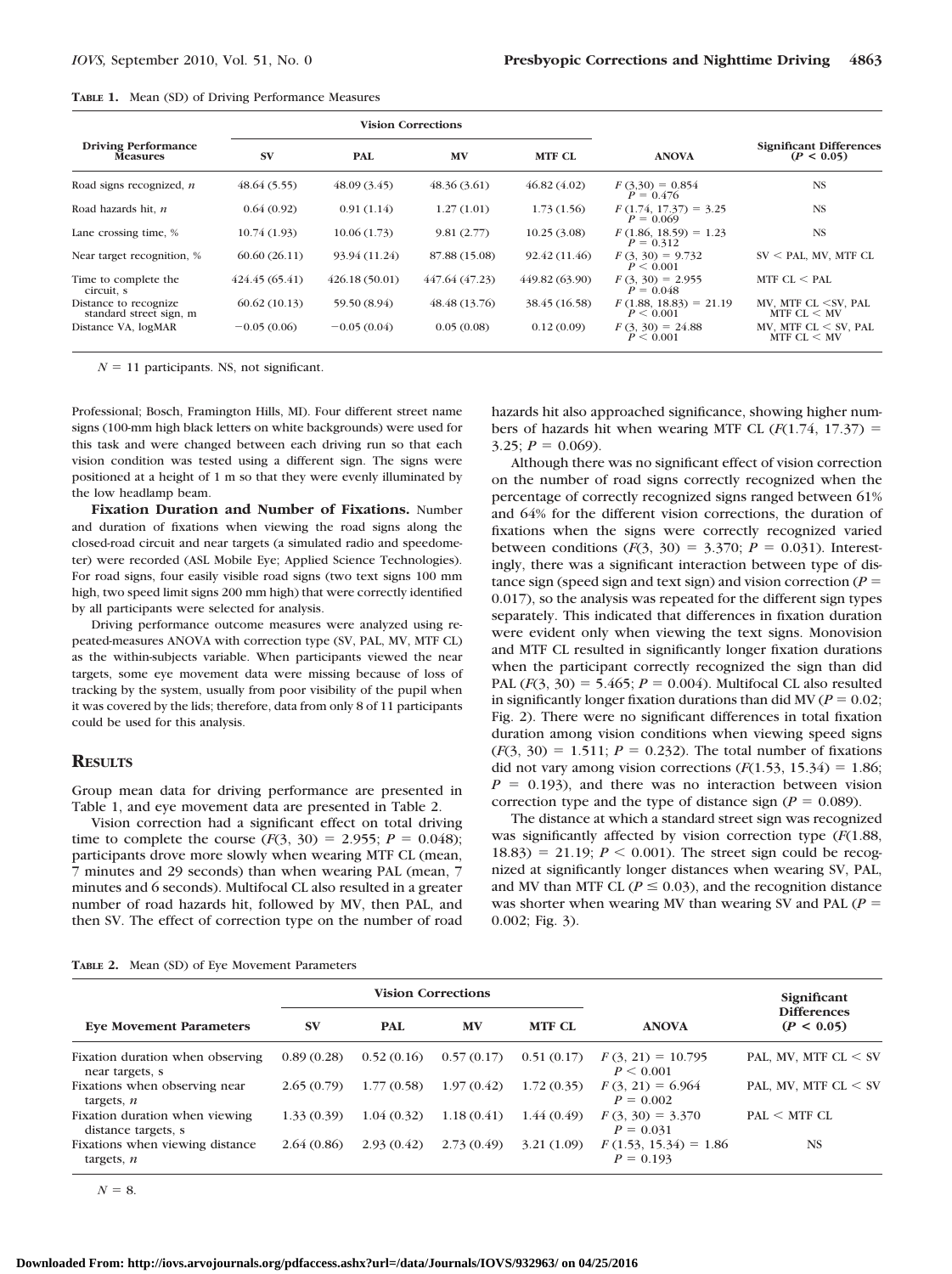

**FIGURE 2.** Mean (SE) of the total fixation duration when viewing distance targets.

Vision correction type significantly affected recognition of the near targets ( $F(3, 30) = 9.732$ ;  $P \le 0.001$ ), but there was no interaction between vision correction and type of near target. Pairwise comparisons revealed that near target recognition was poorer with SV (distance correction) than with all other vision corrections ( $P \le 0.013$ ); however, there was no significant difference among the PAL, MV, and MTF CL. Vision correction type significantly affected total fixation duration and number of fixations when viewing the near targets (radio and speedometer) ( $(F(3, 21) = 10.795; P \le 0.001$ ) and  $(F(3, 21) =$ 6.964;  $P = 0.002$ ) respectively). Single vision resulted in significantly more fixations ( $P \le 0.032$ ) and longer fixation durations ( $P \le 0.007$ ) than all other vision correction types; however, there was no significant difference among the other corrections and no interaction between vision correction type and type of near target (i.e., radio or speedometer location; Fig. 4).

## **DISCUSSION**

The findings demonstrate that nighttime driving performance on a closed-road circuit is significantly affected by the use of different types of presbyopic vision correction. Overall, MTF CL negatively affected more of the driving performance measures, and spectacle corrections (SV and PAL) performed better overall than the contact lens (MV and MTF CL) corrections. Single vision distance lens wearers showed significant loss of



**FIGURE 3.** Mean (SE) of distance to recognize standard street signs.



**FIGURE 4.** Mean (SE) of the total fixation duration when observing near targets.

performance for recognition of near targets, such as the radio and speedometer.

Wearing MTF CL resulted in significantly slower driving speeds than did PAL wear, presumably as a result of poorer overall vision leading to more cautious driving. It would thus be expected that slower driving when wearing MTF CL would have reduced the number of low-contrast road hazards hit. However, MTF CL wear still increased the likelihood of hitting a low-contrast object on the road, with the difference between MTF CL and SV wear approaching statistical significance. Studies by Higgins et al.<sup>21</sup> and Higgins and Wood<sup>22</sup> also indicated that drivers with poorer vision tend to slow their driving speeds to compensate for their degraded vision; however, this slower driving speed was not always sufficient to avoid errors in sign recognition and road hazard avoidance.

The mean distance to read a street sign was approximately 60 m with SV and PAL and 48 m with MV and 38 m with MTF CL. This reduction in recognition distance may have important safety implications because a longer distance to recognize a sign allows a driver more preparation time to make navigational decisions and to undertake a maneuver. It has been calculated that when driving at a speed of 40 km/h on a dry road, a stopping distance of 38 m (including perception and response time) is required<sup>23</sup> and that this stopping distance is longer under dim lighting conditions because of increases in reaction time. $24$  However, even though the measure of distance to identify the street name sign was affected by the type of vision correction, the number of road signs correctly identified along the closed-road circuit was not. Drivers with degraded vision were able to see the road signs, but at much shorter distances (e.g., with MTF CL). This hypothesis is supported by the finding that wearing MTF CL resulted in longer fixation durations than wearing PAL when reading traffic signs, and this difference was greater with the smaller letter signs (100-mm letter height) than with larger signs (200-mm letter height).

Maintaining lane position is important for avoiding collisions with other road users, and peripheral vision is used to keep the vehicle within the lane boundaries and for detecting peripheral hazards.25 Despite PAL wear being associated with blur in the periphery<sup>12</sup> and peripheral vision being considered to be related to the task of lane keeping,  $19$  steering within the lane lines was not affected when wearing this correction type. It may be that the peripheral blur from PAL in the lower half of the lens is not important for steering tasks, such as fixation of the tangents of curved roads.<sup>26</sup> Alternatively, lane keeping might not have been affected by type of correction because it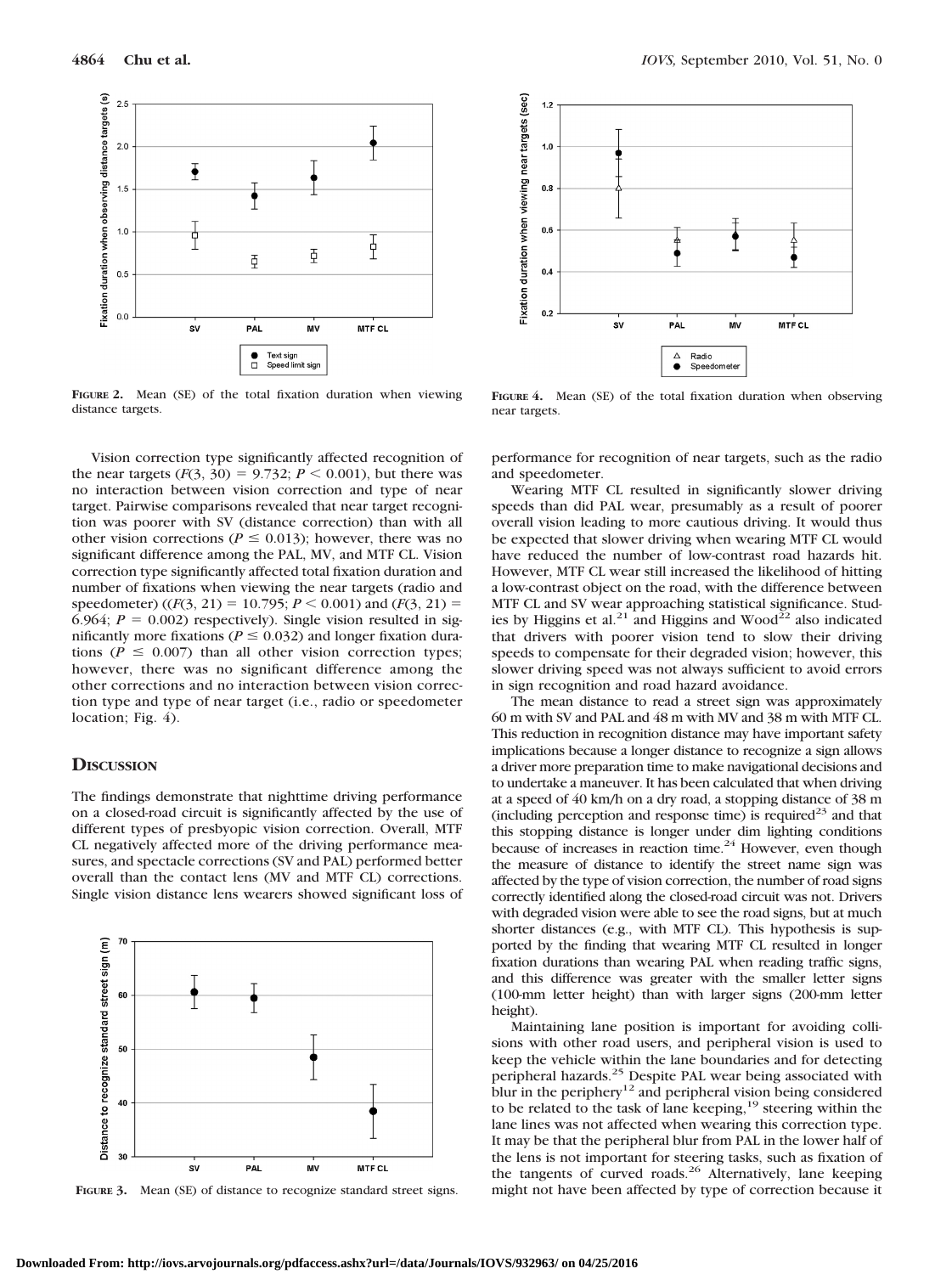is robust to visual blur, as noted previously by Wood et al.<sup>19</sup> and Owens and Tyrrell.<sup>27</sup>

Not surprisingly, when wearing PAL, MV, and MTF CL, participants were better able to perform the near target recognition task (simulated radio and speedometer) (85% correct) than when they wore the SV distance correction (60% correct). This result is consistent with previous laboratory driving simulator findings.28 In addition, the eye movement data indicated that SV wear resulted in significantly longer fixation durations and higher numbers of fixations than all the other vision corrections when viewing near targets.

With the increasing number of in-vehicle devices available, including navigation and entertainment systems, drivers' interactions with these devices will become more frequent, which is of concern given that they are associated with increased physical and visual distraction.<sup>29</sup> If allocation of visual attention on these in-vehicle devices increases, the result will be longer periods of time looking away from the road, which may have a detrimental impact on driving safety. $30$  Importantly, in this study, drivers wearing the distance SV correction exhibited longer fixations to interpret the visual information from near devices, whereas those wearing PAL, MV, and MTF CL demonstrated shorter times to acquire the necessary information. Therefore, correcting near vision for driving is another way to reduce the visual demand from in-vehicle devices.

It should be noted that the visual function and driving performance measures used in this study reflect those obtained when contact lens prescribing criteria are based strictly on the spectacle equivalent prescription for distance and near addition. This was intentional so that comparison of correction types could be made with equivalent powers. Using this method, the difference in VA between spectacles and MV was 0.1 logMAR and 0.17 logMAR worse for MTF CL when measured at the driving track. There are alternative ways of prescribing presbyopic contact lenses that may result in better distance vision results, such as reducing the near addition power in the MTF CL in one or both eyes, using a single vision contact lens in one eye and a MTF CL in the fellow eye (modified MV), or reducing the near lens power in MV.<sup>9</sup> Therefore, modification of powers in the prescribing of presbyopic contact lenses to optimize vision may result in different outcomes.

The findings should also be considered in the context of some study limitations. The sample size was relatively small, so that though there were a number of differences in driving performance between the different presbyopic vision corrections, some of these failed to reach significance. In addition, the participants in this study were not adapted contact lens wearers and had no experience wearing spectacle or contact lens presbyopic vision corrections except for reading spectacles. The results must therefore be considered representative of the impact of unadapted presbyopic correction wear on aspects of driving performance and may not necessarily reflect that of drivers who have adapted to their presbyopic correction because the subjective impressions of visual performance can change after a period of MV wear, even though objective measures failed to show significant improvements over the same period.<sup>31</sup> In future studies it would be interesting to examine the driving performance of a larger sample of participants that includes wearers of presbyopic corrections fully adapted to the correction.

In summary, this study demonstrates that wearing different presbyopic vision corrections affected real-world measures of driving performance at night. Overall, the spectacle corrections performed better than did the contact lens corrections. Single-vision distance lens wearers performed well for all distance driving tasks but were at a disadvantage for recognition

of near targets, such as the radio and the speedometer. Given that this study was conducted using naive, unadapted wearers who had no experience wearing spectacle or contact lens presbyopic vision corrections except for reading spectacles, further research is required to investigate whether these effects persist in longer-term adapted wearers. In conclusion, this study highlights that it is important to optimize vision correction when prescribing for presbyopia to ensure the highest level of road safety.

### *Acknowledgments*

The authors thank the staff of the Queensland Transport for allowing use of the facilities at the Mt Cotton Driver Training Centre, the staff of the Mt Cotton Centre for their generous cooperation and support, and Phillippe Lacherez for advice on statistical analysis.

#### *References*

- 1. Owsley C, McGwin G Jr. Vision impairment and driving. *Surv Ophthalmol.* 1999;43:535–550.
- 2. Wood JM. Age and visual impairment decrease driving performance as measured on a closed-road circuit. *Hum Factors.* 2002; 44:482–494.
- 3. Chu BS, Wood JM, Collins MJ. Effect of presbyopic vision corrections on perceptions of driving difficulty. *Eye Contact Lens.* 2009; 35:133–143.
- 4. Josephson JE, Caffery BE. Monovision vs. aspheric bifocal contact lenses: a crossover study. *J Am Optom Assoc.* 1987;58:652– 654.
- 5. Back AP, Grant T, Hine N. Comparative visual performance of three presbyopic contact lens corrections. *Optom Vis Sci.* 1992; 69:474–480.
- 6. Collins MJ, Goode A, Tait A, Shuley V. Monovision: the patient's perspective. *Clin Exp Optom.* 1994;77:69–75.
- 7. Papas E, Young G, Hearn K. Monovision vs. soft diffractive bifocal contact lenses: a crossover study. *ICLC.* 1990;17:181–187.
- 8. Kirschen DG, Hung CC, Nakano TR. Comparison of suppression, stereoacuity, and interocular differences in visual acuity in monovision and Acuvue bifocal contact lenses. *Optom Vis Sci.* 1999;76: 832–837.
- 9. Richdale K, Mitchell G, Zadnik K. Comparison of multifocal and monovision soft contact lens corrections in patients with lowastigmatic presbyopia. *Optom Vis Sci.* 2006;83:266–273.
- 10. Wood JM, Wick K, Shuley V, Pearce B, Evans D. The effect of monovision contact lens wear on driving performance. *Clin Exp Optom.* 1998;81:100–103.
- 11. Sheedy JE. Correlation analysis of the optics of progressive addition lenses. *Optom Vis Sci.* 2004;81:350–361.
- 12. Sheedy JE, Hardy RF, Hayes JR. Progressive addition lenses measurements and ratings. *Optometry.* 2006;77:23–39.
- 13. Owens DA, Wood JM, Owens JM. Effects of age and illumination on night driving: a road test. *Hum Factors.* 2007;49:1115–1131.
- 14. Rice TM, Peek-Asa C, Kraus JF. Nighttime driving, passenger transport, and injury crash rates of young drivers. *Inj Prev.* 2003;9:245– 250.
- 15. Williams AF. Nighttime driving and fatal crash involvement of teenagers. *Accid Anal Prev.* 1985;17:1–5.
- 16. Evans BJ. Monovision: a review. *Ophthalmic Physiol Opt.* 2007; 27:417–439.
- 17. Jain S, Arora I, Azar DT. Success of monovision in presbyopes: review of the literature and potential applications to refractive surgery. *Surv Ophthalmol.* 1996;40:491–499.
- 18. Tyrrell RA, Wood JM, Chaparro A, Carberry TP, Chu BS, Marszalek RP. Seeing pedestrians at night: visual clutter does not mask biological motion. *Accid Anal Prev.* 2009;41:506–512.
- 19. Wood JM, Chaparro A, Hickson L. Interaction between visual status, driver age and distracters on daytime driving performance. *Vis Res.* 2009;49:2225–2231.
- 20. Wilson MR, Vine SJ, Wood G. The influence of anxiety on visual attentional control in basketball free throw shooting. *J Sport Exerc Psychol.* 2009;31:152–168.